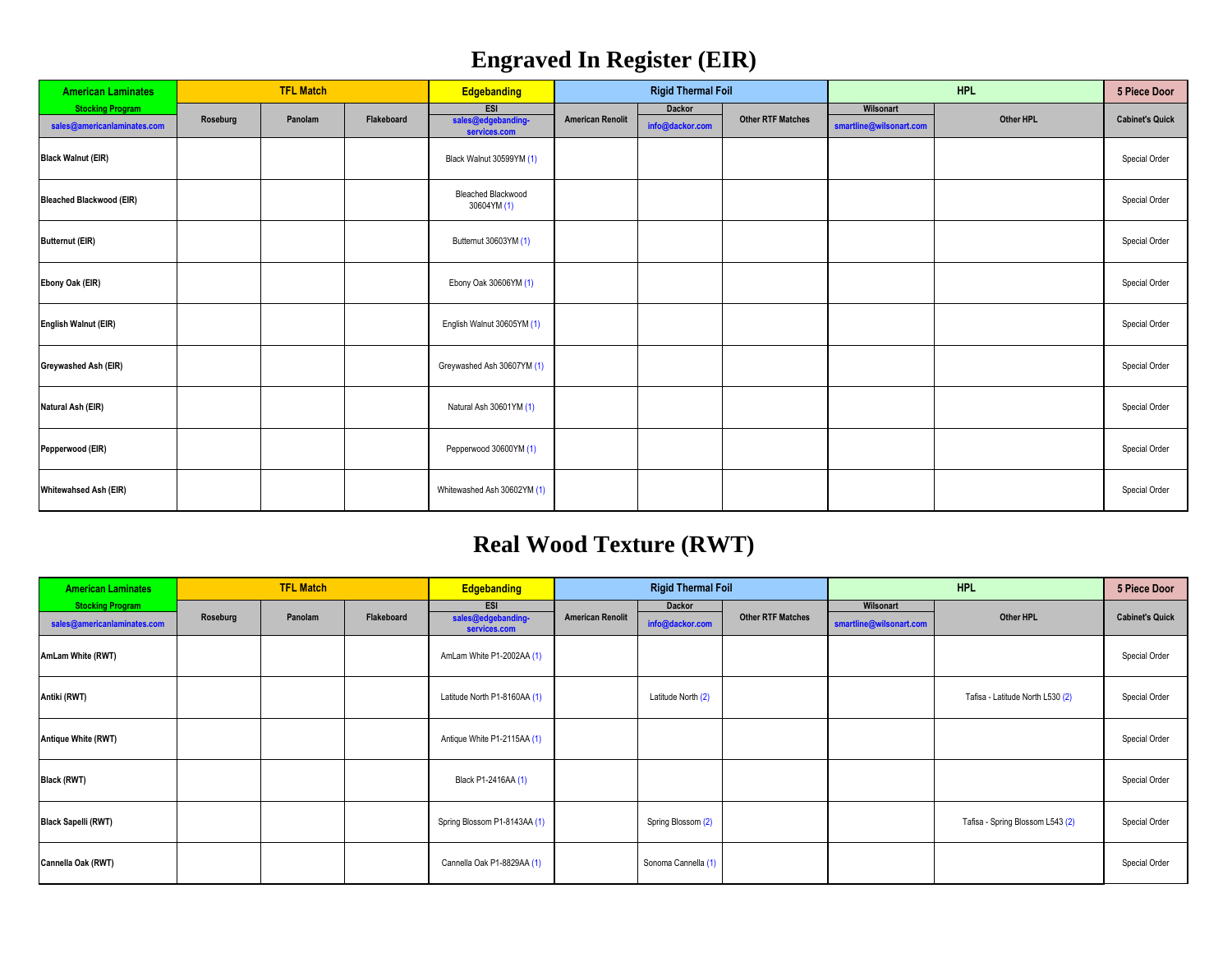| <b>American Laminates</b>                              | <b>TFL Match</b> |         |            | Edgebanding                               |                         | <b>Rigid Thermal Foil</b> |                          |                                      | 5 Piece Door                    |                        |
|--------------------------------------------------------|------------------|---------|------------|-------------------------------------------|-------------------------|---------------------------|--------------------------|--------------------------------------|---------------------------------|------------------------|
| <b>Stocking Program</b><br>sales@americanlaminates.com | Roseburg         | Panolam | Flakeboard | ESI<br>sales@edgebanding-<br>services.com | <b>American Renolit</b> | Dackor<br>info@dackor.com | <b>Other RTF Matches</b> | Wilsonart<br>smartline@wilsonart.com | Other HPL                       | <b>Cabinet's Quick</b> |
| Dark Teak (RWT)                                        |                  |         |            | Dark Teak P1-8084AA (1)                   | Driftwood 2 (2)         |                           |                          |                                      |                                 | Special Order          |
| Folkstone (RWT)                                        |                  |         |            | Folkstone P1-2454AA (1)                   |                         |                           |                          |                                      |                                 | Special Order          |
| Grey Tweed (RWT)                                       |                  |         |            | Latitude East P1-8163AA (1)               |                         | Latitude East (2)         |                          |                                      | Tafisa - Latitude East L533 (2) | Special Order          |
| <b>Oyster Pine (RWT)</b>                               |                  |         |            | Oyster Pine P1-8228AA (1)                 |                         | Pewter Pine (1)           |                          |                                      |                                 | Special Order          |
| Pumice (RWT)                                           |                  |         |            | Pumice P1-2450AA (1)                      |                         |                           |                          |                                      |                                 | Special Order          |
| Peach Sapelli (RWT)                                    |                  |         |            | Summer Breeze P1-8140AA (1)               |                         | Summer Breeze (2)         |                          |                                      | Tafisa - Summer Breeze L540 (2) | Special Order          |
| Rock Oak (RWT)                                         |                  |         |            | River Rock P1-8666AA (1)                  |                         | River Rock (2)            |                          |                                      | Tafisa - River Rock L538 (2)    | Special Order          |
| Sand Pine (RWT)                                        |                  |         |            | Sand Pine P1-8226AA (1)                   |                         | Praline Pine (1)          |                          |                                      |                                 | Special Order          |
| Teak (RWT)                                             |                  |         |            | Teak P1-8085AA (1)                        | Driftwood 3 (1)         |                           |                          |                                      |                                 | Special Order          |
| White Oak (RWT)                                        |                  |         |            | White Oak P1-8830AA (1)                   |                         | Sonoma Natural (1)        |                          |                                      |                                 | Special Order          |

## **Fine Furniture Finish (FFF)**

| <b>American Laminates</b>   | <b>TFL Match</b>           |                       |                                                                     | <b>Edgebanding</b>                 | <b>Rigid Thermal Foil</b>                |                     |                                                                          |                           | <b>5 Piece Door</b>                                                                                              |                        |
|-----------------------------|----------------------------|-----------------------|---------------------------------------------------------------------|------------------------------------|------------------------------------------|---------------------|--------------------------------------------------------------------------|---------------------------|------------------------------------------------------------------------------------------------------------------|------------------------|
| <b>Stocking Program</b>     |                            |                       |                                                                     | <b>ESI</b>                         |                                          | <b>Dackor</b>       |                                                                          | Wilsonart                 |                                                                                                                  |                        |
| sales@americanlaminates.com | Roseburg                   | Panolam               | Flakeboard                                                          | sales@edgebanding-<br>services.com | <b>American Renolit</b>                  | info@dackor.com     | <b>Other RTF Matches</b>                                                 | smartline@wilsonart.com   | Other HPL                                                                                                        | <b>Cabinet's Quick</b> |
| <b>African Walnut</b>       | African Mahogany 54<br>(1) | W365 (2)              | Mahogany Impression   Brazillian Walnut G615<br>(1)                 | African Walnut 4726 (1)            |                                          | African Walnut D139 | Omnova - Clove 508731 (1)<br>Riken - Shiraz Cherry Matte<br>$(30)W-B(2)$ | Empire Mahogany 7122T (1) | Nevamar - Crest Mahogany W8343PV (3)<br>Pionite - HP365 (1)                                                      | Special Order          |
| Almond                      | Almond S16 (1)             | Almond S445 (2)       | Almond A920 (2)                                                     | Almond 2114 (1)                    | Almond 1399-084 (1)                      |                     | SSI - Almond 15/8608 (2)                                                 | Natural Almond D30 (1)    | Nevamar - English Lace S2085T (3)<br>Pionite - Almond ST655 (2)<br>Formica<br>Almond 920-58 (2)                  | Special Order          |
| <b>AmLam White</b>          | White 11 (2)               | Oxford White S411 (2) | White W200 (2)                                                      | White 2002 (1)                     | <b>Frosty White</b><br>9317-084 (1)      | Frosty White (1)    | SSI - Glacier White 05/1080<br>(2)                                       | Frosty White 1573 (2)     | Nevamar - Smoky White S7027T (2)<br>Pionite - HP411 (2)                                                          | Special Order          |
| <b>Andalusia Cherry</b>     | Alabama Cherry 408<br>(2)  |                       |                                                                     | Rustic Cherry 4821 (2)             | <b>Rustic Cherry</b><br>3214 002-060 (3) |                     |                                                                          | Huntington Maple 7929 (3) | Tafisa - Rustic Cherry T521 (KR) (3)                                                                             | Special Order          |
| <b>Antique White</b>        |                            |                       | Antique White 109 (1) Antique White S463 (2) Antique White T604 (2) | Antique White 2115 (1)             | Bisque 1838-060 (1)                      | Antique White (2)   | SSI - Antique White 03/1250<br>(2)                                       | Antique White 1572 (2)    | Nevamar - Antique White S7005T (1)<br>Pionite - Eggshell White SW803-S (2)<br>Formica - Antique White 932-58 (2) | Special Order          |
| <b>Black</b>                | Black 06 (1)               | Black S405 (1)        | Black U002 (1)                                                      | Black 2416 (1)                     | Black 9920-278 (1)                       |                     | SSI - Black 95/2500 (1)                                                  | Black 1595 (2)            | Nevamar - Jett Black S6053T (1)<br>Pionite - Black SE101-S (1)<br>Formica - Black 909-42 (1)                     | Special Order          |